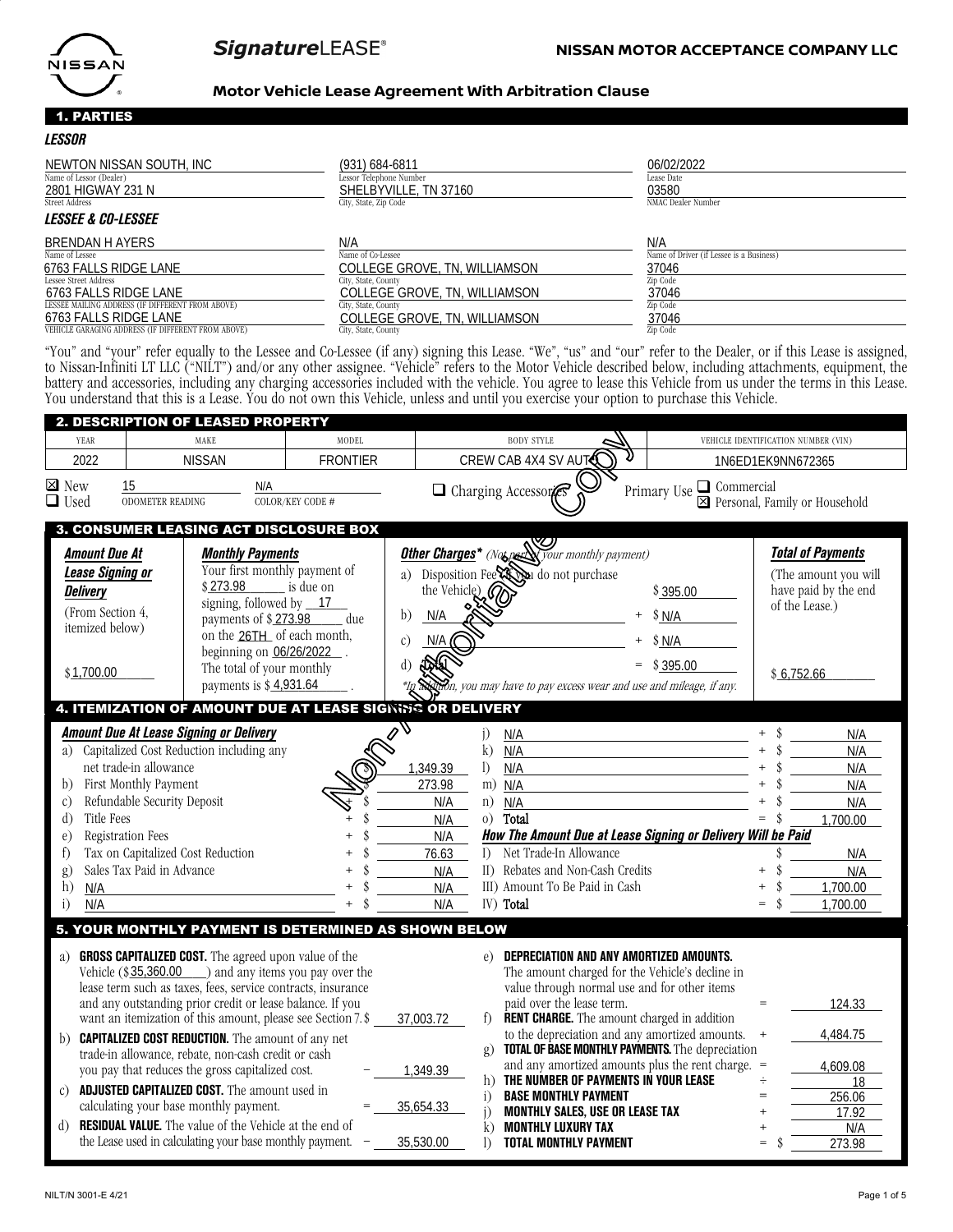#### 6. IMPORTANT TERMS

**EARLY TERMINATION.** You may have to pay a substantial charge if you end this Lease early. The charge may be up to several thousand dollars. The actual charge will depend on when the Lease is terminated. The earlier you end the Lease, the greater this charge is likely to be. See Section 13.

**EXCESSIVE WEAR AND USE.** You may be charged for excessive wear based on our standards for normal use and for mileage in excess of 10000 miles per year at the rate of <u>25</u> cents per mile. See Section 19.  $\Box$  If this box is checked, this mileage includes  $N/A$ miles over the term of the Lease purchased at <u>10</u> cents per mile,

### 7. ITEMIZATION OF GROSS CAPITALIZED COST

The following items you will pay over the lease term and are in your monthly payment:

| a)           | Agreed upon value of the Vehicle        | \$             | 35,360.00 |  |
|--------------|-----------------------------------------|----------------|-----------|--|
| b)           | Up-Front Sales Tax, if applicable       | $\pm$          | N/A       |  |
| C)           | Title, License and Registration         | $^+$           | 51.00     |  |
| $\rm d$      | <b>Acquisition Fee</b>                  | $^{+}$         | 695.00    |  |
| e)           | Service Contract(s) and/or Maintenance  |                |           |  |
|              | Contract(s) (See Section 10)            | $^{+}$         | N/A       |  |
| t)           | Credit Life and/or Disability Insurance |                |           |  |
|              | (See Section 10)                        | $\ddot{}$      | N/A       |  |
| g)           | Prior Credit or Lease Balance           | $\pm$          | N/A       |  |
| h)           | DOCUMENTATION FEE                       | $\pm$          | 689.00    |  |
| i)           | <b>ADDITIONAL TAXES</b>                 | $\pm$          | 203.72    |  |
|              | TIRE FEE                                | $^+$           | 5.00      |  |
| $\mathbf{k}$ | N/A                                     | $\overline{+}$ | N/A       |  |
|              | N/A                                     | $\pm$          | N/A       |  |
|              | m) Total Gross Capitalized Cost         |                | 37,003.72 |  |

### 8. VEHICLE WARRANTIES

This Vehicle is covered by any warranty, extended warranty, service contract or maintenance contract indicated below:

- $\boxtimes$  Standard New Vehicle Limited Warranty provided by the my ufacturer or distributor of this Vehicle.
- $\Box$  Service Contract, a contract for the repairs of certain  $\otimes$  mechanical breakdowns of this Vehicle and related expenses.
- $\Box$  Maintenance Contract, a contract for regularly scheduled care and maintenance of this Vehicle.
- □ Used Vehicle Limited Warranty
- $\Box$  N/A

**EXCEPT AS EXPRESSLY PROVIDED UNDER THIS LEASE, WE OFFER NO EXPRESS OR IMPLIED WARRANTIES WITH RESPECT TO THIS VEHICLE. WE MAKE NO IMPLIED WARRANTY OF MERCHANTABILITY. THE LESSOR UNDERTAKES NO RESPONSIBILITY FOR THE QUALITY OF THE GOODS EXCEPT AS OTHERWISE PROVIDED IN THIS CONTRACT. THE LESSOR ASSUMES NO RESPONSIBILITY THAT THE GOODS WILL BE FIT FOR ANY PARTICULAR PURPOSE FOR WHICH YOU MAY BE LEASING THESE GOODS, EXCEPT AS OTHERWISE PROVIDED IN THE CONTRACT.**

which is included in your monthly payment. There will be no refund for unused miles, including any additional miles purchased by you.

**PURCHASE OPTION AT END OF LEASE TERM.** You have an option to purchase the Vehicle at the end of the lease term for  $$35,530.00$ , and a Purchase Option Fee of **\$300.00**. See Section 14.

**OTHER IMPORTANT TERMS.** This Lease contains additional information on early termination, purchase options and maintenance responsibilities, warranties, late and default charges, insurance, and any security interest, if applicable.

#### 9. ESTIMATED FEES AND TAXES

The estimated total amount you will pay for official and license fees, registration, title and taxes, including personal property taxes, over the term of your Lease, whether included with your monthly payments or  $\frac{1}{\sqrt{2}}$  . The actual total of fees and taxes may be higher or lower depending on the tax rates in effect or the value of the leased property at the time a fee or tax is assessed. assessed otherwise is \$2,068.41

### 10. OPTIONAL *IRSUNANCE, COVERAGES, AND WARRANTIES*

| $\,{}^+$                                                 | 695.00                     |                                                                           |                                  |                                  |
|----------------------------------------------------------|----------------------------|---------------------------------------------------------------------------|----------------------------------|----------------------------------|
|                                                          |                            | 10. OPTIONAL MSUNANCE, COVERAGES, AND WARRANTIES                          |                                  |                                  |
| +                                                        | N/A                        | These products (and not required to enter into this Lease and will not be |                                  |                                  |
|                                                          |                            | provided unless you sign below. If insurance, coverages and/or warrantie  |                                  |                                  |
| $^+$                                                     | N/A                        | are purchased by you, these are shown in a notice given to you on thi     |                                  |                                  |
| $\,{}^{+}\,$                                             | N/A                        | date. These products may not be available in some states.                 |                                  |                                  |
| $^{\mathrm{+}}$                                          | 689.00                     |                                                                           |                                  |                                  |
|                                                          | 203.72                     | a) <b>:Credit:Life Insurance</b>                                          | \$N/A<br>PREMIUM                 |                                  |
| +                                                        | 5.00                       |                                                                           | \$ N/A                           |                                  |
|                                                          | N/A                        |                                                                           | INITIAL COVERAGE AMOUNT          |                                  |
| $^+$                                                     | N/A                        | NSURED(S)                                                                 | N/A<br>LESSEE INITIALS           | N/A<br><b>CO-LESSEE INITIALS</b> |
|                                                          | 37,003.72                  | b) Credit Disability Insurance                                            | \$ N/A                           |                                  |
|                                                          |                            |                                                                           | PREMIUM                          |                                  |
|                                                          |                            | N/A<br><b>INSURER</b>                                                     | \$N/A<br>MONTHLY COVERAGE AMOUNT |                                  |
|                                                          | warranty, service contract | N/A                                                                       | N/A                              | N/A                              |
|                                                          |                            | INSURED(S)                                                                | LESSEE INITIALS                  | <b>CO-LESSEE INITIALS</b>        |
|                                                          | ded by the myndfacturer    | c) Service Contract                                                       | \$ N/A                           |                                  |
|                                                          |                            | (Covers parts of Vehicle up to sooner of $N/A$ months or $N/A$ mulles.)   | <b>CHARGE</b>                    |                                  |
| certain <del>an</del><br>$\mathop{\mathrm{es}}\nolimits$ | sior mechanical            |                                                                           | N/A                              | N/A                              |
|                                                          |                            | $N/A$<br>PROVIDER                                                         | <b>LESSEE INITIALS</b>           | <b>CO-LESSEE INITIALS</b>        |
|                                                          | scheduled care and         | d) Maintenance Contract                                                   | \$N/A                            |                                  |
|                                                          |                            |                                                                           | <b>CHARGE</b>                    |                                  |
|                                                          |                            | $\frac{N/A}{PROVIDER}$                                                    | N/A<br><b>LESSEE INITIALS</b>    | N/A<br><b>CO-LESSEE INITIALS</b> |
|                                                          |                            | $e)$ N/A                                                                  | \$N/A                            |                                  |
|                                                          | LEASE, WE OFFER NO         |                                                                           | CHARGE                           |                                  |
|                                                          | CT TO THIS VEHICLE. WE     | $\frac{N/A}{PROVIDER}$                                                    | N/A<br><b>LESSEE INITIALS</b>    | N/A<br><b>CO-LESSEE INITIALS</b> |
| <b>NTABILITY.</b>                                        | LESSOR<br><b>THE</b>       | $f)$ N/A                                                                  | \$N/A                            |                                  |
|                                                          | y of the goods except      |                                                                           | <b>CHARGE</b>                    |                                  |
|                                                          | IE LESSOR ASSUMES NO       | N/A<br><b>PROVIDER</b>                                                    | N/A<br><b>LESSEE INITIALS</b>    | N/A<br><b>CO-LESSEE INITIALS</b> |
|                                                          | T FOR ANY PARTICULAR       | $g)$ N/A                                                                  | \$N/A                            |                                  |
|                                                          | IESE GOODS, EXCEPT AS      |                                                                           | <b>CHARGE</b>                    |                                  |
|                                                          |                            | N/A<br><b>PROVIDER</b>                                                    | N/A<br><b>LESSEE INITIALS</b>    | N/A<br><b>CO-LESSEE INITIALS</b> |
|                                                          |                            | <b>Total Premiums/Charges</b>                                             | \$ N/A                           |                                  |
|                                                          |                            |                                                                           |                                  |                                  |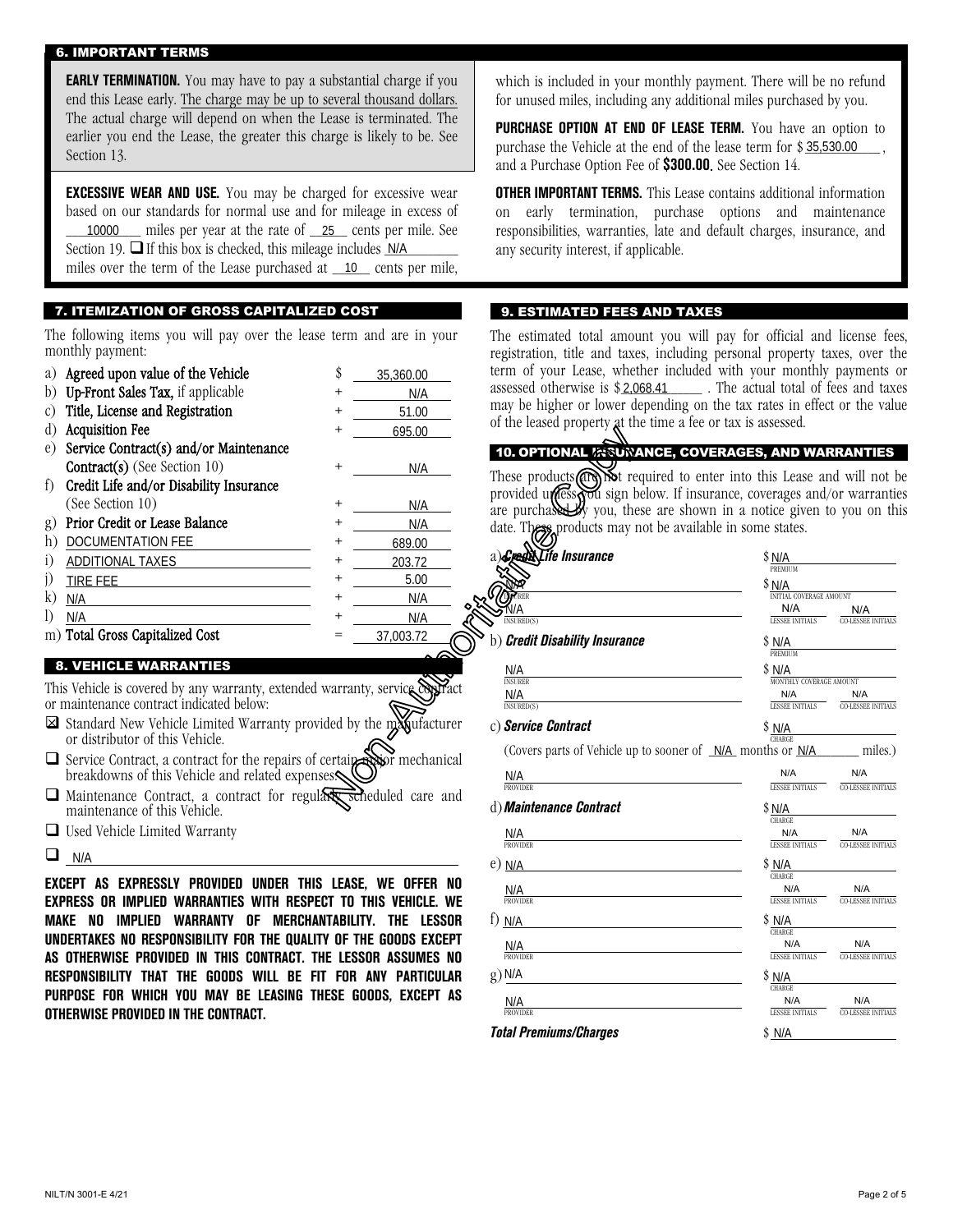11. *Vehicle Return*

#### When your Lease terminates, whether early or as scheduled, you will return the Vehicle to a Nissan dealer or other location we specify. You will complete a statement of this Vehicle's mileage at termination as required by federal law. If you keep possession of this Vehicle past the end of the lease term, you will continue to pay the monthly payments, but you agree that you have no right to keep this Vehicle unless you enter into a written agreement with us extending the lease term. You will pay us for any damages we suffer because you failed to return this Vehicle to a Nissan dealer or other location we specify or because you failed to return this vehicle at the end of the lease term. We may determine our damages in one of the following two ways at our election and in our sole discretion: a) by charging you the Total Monthly Payment for each month the Vehicle is not returned as required plus any other amounts due under Sections 12 and 24; or b) by charging you for amounts due under the formula provided in Section 13 and any amounts due under Sections 12 and 24.

## 12. *Scheduled Termination*

The scheduled term of your Lease is the number of months corresponding to the number of monthly payments identified in Sections 3 and 5. At the end of the lease term, you will return this Vehicle and pay us immediately:

- a) a Disposition Fee equal to the amount disclosed in Section 3 which we will waive if this Lease is not in default and you concurrently enter a new lease or retail contract financed by NMAC; plus
- b) all past-due monthly payments, and other charges under this Lease; plus
- any amounts owed as a result of excessive wear and use, as disclosed in Section 19; plus d) any Excess Mileage Charge at lease maturity, or an Excess Mileage Charge for the period
- for which this Lease was in effect pro-rated monthly, as disclosed in Section 6; plus e) any taxes related to the termination.
- 13. *Early Termination*
- a) **Conditions for YOUR early termination.** You may terminate this Lease before the end of the lease term, effective on the due date of a monthly lease payment, if you return the Vehicle, you are not in default, you have paid at least **12** monthly payments, you give us at least **30** days prior written notice and you pay us the amount disclosed in Section 13.c).
- b) **Conditions for OUR early termination.** We may terminate this Lease before the end of the lease term under Section 25 or if you are in default as described in Section 24.
- lease term under Section 25 or if you are in default as described in Section 24.<br>c) **Amounts you will owe at Early Termination**. If this Lease is terminated before the end of the lease term, under Section 13.a) or Section 13.b), then you will pay us:<br>I) the amounts disclosed in Section 12; plus
- 
- II) an Early Termination Charge equal to the difference, if any, between the Adjusted

## VEHICLE INSURANCE, MAINTENANCE, PAYMENTS AND USE

#### 15. *Insurance*

Insurance") during the lease term: a) Comprehensive, including fire and theft insurance if this Vehicle is a car, or fire, theft and combined additional coverage if this Vehicle is a truck, with and maximum deductible of \$1,000; b) Collision insurance with a maximum deductible of \$1,000;<br>c) Property damage liability of \$50,000 per occurrence; and d) Bodily injury list to \$100,000 per person and \$300,000 per occurrenc Ios payee on coverages (a) and (b) and provide us with primary coverage as an **Schedular** insured on coverages (c) and (d). You will provide us with proof of insurance at **SO** days notice of any cancellation, reduction, re For other material change in coverage. You appoint us as your attorney-in-fact to  $\chi$  ange for and procure payment of insurance loss proceeds directly with your insurance  $\chi$  and to endorse, present and collect insurance loss proceeds checks.

**NO PHYSICAL DAMAGE OR LIABILITY INSURANCE COVERAGE FOR BODILY INJURY OR PROPERTY DAMAGE CAUSED TO OTHERS IS INCLUDED IN THIS LEASE.**

# 16. *Late Charge, Returned Check Charge, Fines, and Fees*

If any monthly payment is not received in full by us within **15** days after its due date, you will pay a late charge of **5%** of the monthly payment due or **\$25.00**, whichever is less or as allowed by state law, plus any applicable taxes. Payments shall be applied to the most past-due payment first. If any payment (including any electronic funds transfer) you make to us is not<br>honored, or is charged back to us, in addition to any late charge, you will pay us a \$10.00<br>service charge, or such other charge when due any official fee or fine imposed on this Vehicle, such as a toll charge, parking ticket, traffic or toll violation. Should we have to pay any such fee or fine on your behalf, you will<br>pay us the amount of the fine or fee plus a \$20.00 administrative charge, or such other<br>charge as allowed by law, plus any appl

# 17. *Official Fees and Taxes*

You will pay when due all official fees and taxes, including registration, title and license fees, and personal property taxes related to this Vehicle or this Lease, which are incurred during the lease term, even if they are assessed after this Lease terminates. Should we have to pay any official fee or tax on your behalf, you will pay us the amount of the official fee or tax, and any interest or penalties assessed. You may also agree to pay personal property taxes in advance of the applicable due date, by mutual settlement of an estimated amount with us.

### 18. *Vehicle Maintenance and Use*

You agree to maintain this Vehicle at your own expense. You agree to follow the owner's manual and maintenance schedule and to make all necessary repairs and replacement of parts, which includes maintaining adequate records of vehicle maintenance. Failure to properly maintain this vehicle in accordance with the owner's manual and/or maintenance schedule may result in charges in addition to excessive wear and use charges. This Vehicle may not be used for any illegal purpose or to transport people or goods for hire. Except for occasional and incidental use (not to exceed a total of **3** days in any month) by other licensed, qualified, insured operators with your permission, you shall retain possession of this Vehicle. Except as allowed in this Section, you will not alter or installany equipment upon this

- III) if you are in default, the amounts disclosed in Section 24.
- d) For an electric vehicle, if we abandon our interest in the charging accessories, we may exclude the value of the charging accessories from the determination of Fair Market Wholesale Value.

"Adjusted Lease Balance" is a charge in today's dollars ("today" being the date the Lease is terminated) for Base Monthly Payments not yet due and the Residual Value of the Vehicle. Our method of calculating "today's dollars" is the Constant Yield Method, a generally accepted accounting formula.

"Fair Market Wholesale Value" is the wholesale value assigned by us in a commercially reasonable manner in accordance with accepted practices in the automobile industry for valuation of used vehicles, or by a written agreement as to the Vehicle's value signed by you and us. If you disagree with the value we assign to the Vehicle, you may obtain, at your own<br>expense, within **10** days after you return the Vehicle, a professional appraisal of this Vehicle's<br>wholesale value or comparable you and us (the "Professional Appraisal"). If a Professional Appraisal is used to value the Vehicle, no amounts disclosed in Section 19 will be due from you.

In the event early termination of this Lease occurs at your election pursuant to Section 13.a), you hereby agree that the Fair Market Wholesale Value is the wholesale value, loan value or comparable value listed for the Vehicle, at the time of the early termination, in one of the following used vehicle valuation guides, at our election: National Automobile Dealers Association (NADA), Kelley or Black Book.

# 14. *Purchase Option*

You have the option to purchase this Vehicle "AS IS" from the originating dealer, or other location we specify, in  $\sum_{n=1}^{\infty}$  the Purchase Option Price, *plus* any official fees and taxes, vehicle inspection costs seg Price will be the Res**N**ual Value shown in Section 5.d). If you purchase the Vehicle before the end of the leased the Purchase Option Price will be the Adjusted Lease Balance disclosed<br>in Section 13). In either case, you must also pay other amounts due under this Lease at the time of pu**rchase**.

You are responsible for the following minimum types and amounts of coverage ("Required and will pay the amount it would cost to restore this Vehicle to its original condition. You may elect to have an airbag on/off switch installed in the Vehicle, at your expense, if you have received prior written approval from the National Highway Transportation Safety Administration ("NHTSA") and you provide us written notice (including a copy of the NHTSA<br>approval and the dealer's written confirmation of the installation) within **30** days after<br>installation. The switch must be installe an airbag on/off switch is installed, you release us from any claims, losses or damages resulting from such installation, improper installation or your use or improper use of the switch. For an electric vehicle, you agree that we own the battery and that you may replace it only with our permission and only with a genuine Nissan battery specified for use with the vehicle. Any such replacement battery will be deemed an accession to the vehicle and our property. We may elect to abandon any interest we have in charging accessories. You agree to indemnify us for any loss, liability or expense arising from the use or condition of this Vehicle. You agree to keep this Vehicle free from liens and encumbrances. If you leased this Vehicle in the 48 contiguous United States, you will not remove this Vehicle from these 48 states without our prior consent. If you leased this Vehicle in Alaska, Hawaii, or Guam, you will not remove this Vehicle from that state or territory without our prior consent. If you remove this Vehicle from your state of residence or the garaging address identified in this Lease such that new registration or licensing will be required, you will notify us immediately in writing and will bear all related expenses. You will provide and complete any document necessary to comply with any applicable federal, state or local law regarding this Vehicle or this Lease. this Lease before the end of the You have the option to purchase<br>  $\mu$  payments, you give us at least<br>  $\mu$  payments, you give us at least<br>  $\mu$  payments, you give us at least<br>  $\mu$  payments, you give us at least<br>  $\mu$  pa

# 19. *Excessive Wear and Use*

You are responsible for all repairs to this Vehicle that are not the result of normal wear and use. At the end of the lease term or at early termination, you will pay us the amount it would cost for the repairs (except in the case when a Professional Appraisal as set forth in Section 13 is used to value the Vehicle). These repairs include, but are not limited to, the costs necessary to:

- a) REPAIR: inoperative mechanical parts including power accessories; dents, scratches, chips or rusted areas on the body; mismatched paint; broken windows or inoperative window mechanisms; broken headlight lenses or sealed beams; dents, cuts, scratches or gouges in the bumper; broken grilles or dents in the grilles; single dents or a series of small dents on other trim parts, including headlight and taillight bezels; or seats, seat belts, head lining, door panels or carpeting that are torn or are damaged beyond ordinary wear and use or
- are burned.<br>b) REPLACE: any windshield damaged with chips, cracks or bull's-eyes; any tire not part of a matching set of **5** tires (or four with an emergency spare), or tires with less than 1/8" of tread remaining at the shallowest point, or tires which are not a matching set of tires of comparable type and quality to the tires furnished with this Vehicle upon commencement of this Lease; missing parts, accessories and adornments, including bumpers, ornamentation, aerials, hubcaps, chrome stripping, rearview mirrors, radio and stereo components, or emergency spare. You agree that upon notice from us and as allowed by State law, you will make the Vehicle

available to us prior to the scheduled termination of this Lease, at a reasonable time and place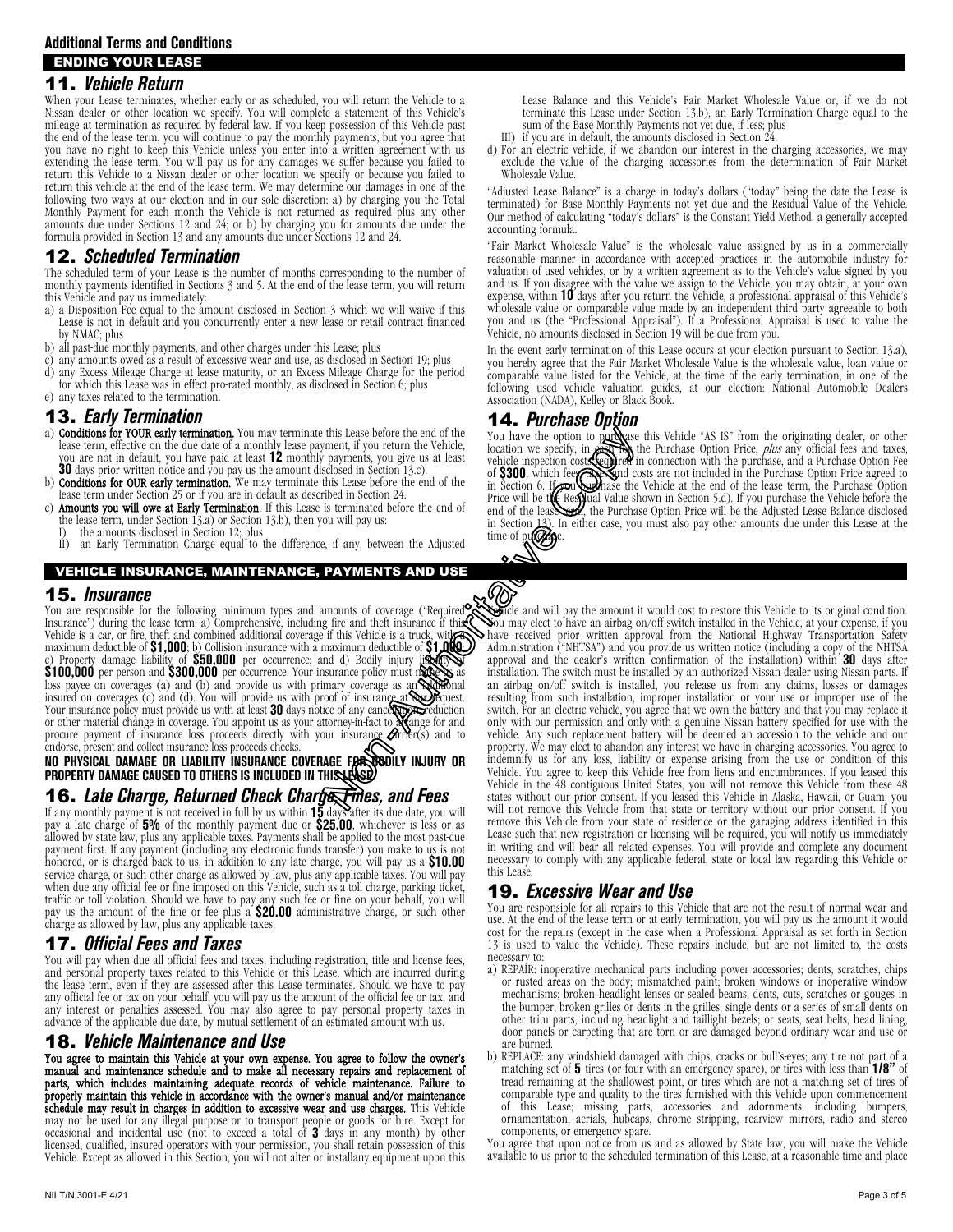to be designated by us, so that we may inspect the Vehicle for purposes of determining excessive wear and use. You agree that any assignee of this Lease is not bound by any statements or representations made by any dealer regarding excess wear and use or the vehicle condition upon return. You agree that for the purposes of determining excess wear<br>and use the only inspection(s) that will be used is (are) the inspection(s) made by the assignee or its designated inspection contractor. If you fail to adhere to manufacturer

#### ADDITIONAL INFORMATION

## 20. *Notices and Communications*

Unless you give prior notice of a change in an address, we may send any notices to one or more of the Lessee's addresses shown on this Lease. Any notice will be deemed sufficiently given to a Co-Lessee if sent to the Lessee's address, unless you give us written notice of a separate address. You will notify us within **30** days of any address change. To the extent permitted by law, you consent that we, our assignees, and our agents may contact you for servicing and collection purposes, at any telephone number or cell phone number you have provided or may provide to us, by any means we select, including an automatic telephone dialing system, text messaging, and/or an artificial or pre-recorded voice. To the extent permitted by law, you consent that we may monitor and we may record telecommunications between us for quality control purposes.

# 21. *Security Deposit (if collected)*

We may use the security deposit to offset any amounts that you owe under this Lease. If you perform all of your obligations under this Lease, the security deposit will be returned to you after lease termination. No interest, increase or profits will accrue or be due to you. We have no duty to segregate the security deposit and do not have a fiduciary duty to you in regards to the security deposit.

## 22. *Security Interest*

Unless otherwise precluded by applicable law, you give us a security interest in this Vehicle or in proceeds, cancellation refunds or other rights under any contract issued with respect to this Vehicle, this Lease or any addendum to this Lease, including, without limitation, insurance contracts, maintenance contracts, repair contracts and extended warranty or service contracts.

# 23. *Assignment*

We may assign our interest in this Lease without prior notice and without your consent. If this Lease is assigned to NILT, Nissan Motor Acceptance Company LLC ("NMAC") acts as servicer.

#### **YOU AGREE THAT YOU HAVE NO RIGHT TO ASSIGN, TRANSFER OR SUBLEASE ANY OF YOUR RIGHTS UNDER THIS LEASE.**

24. *Default and Payments* You will be in default if a) you do not maintain insurance coverage<br>your or a guarantor's credit application is false; c) you do not maintain insurance coverage required by this Lease; d) you do not timely or properly perform any promise under this Lease; e) you or a guarantor become subject to bankruptcy or insolvency proceedings; f) you die: g) you commit any other act constituting default under applicable law. In the event of default, we may terminate this Lease and, after giving any legally required notice: (i) charge you for early termination liability pursuant to Section 13; (ii) repossess this Vehicle **(see A)**<br>allowed by law; (iii) charge you for our costs of such repossession, storing, transpor**togy and** disposing of this Vehicle; (iv) charge you for our costs of collection, any court  $\mathbb{Q}$ attorneys' fees to the extent permitted by applicable law; (v) sue you for damage and to<br>recover this Vehicle; (vi) pursue any other legally permitted remedy; and/or (vii)<br>See you interest at the rate of  $60\mu$  per annum geolocation information remotely, you agree that we may use the location information to assist in recovering the vehicle. Unless otherwise required by law, we arrived required to give<br>you prior notice of our termination of this Lease pursuant to this section) and your resulting early termination liability as determined in Section 13. To the exter permitted by law, you agree that if we accept moneys in sums less than those due, accept payments which are<br>received after their scheduled due dates, or make extensions of due dates of payments under this Lease, doing so will not be a waiver of our right to enforce the lease terms as written as to any amounts due thereafter. We may accept payments with "Payment in Full," similar language or other restrictive endorsements without being bound by such language or waiving any of our rights. The example that the event of the set of the set of the action of the action of the set of the set of the set of the set of the set of the set of the set of the set of the set of the set of the set of the set of the set o

# 25. *Damage, Loss or Potential Loss of This Vehicle*

You are responsible for the risk of loss, damage or destruction of this Vehicle during the lease term and until you return this Vehicle to us as required above. If this Vehicle is damaged or destroyed in an accident or other occurrence or confiscated by any governmental authority or is stolen or abandoned or subjected to potential loss, you will immediately notify us and<br>we may terminate this Lease pursuant to the terms of this Lease. If this Vehicle is stolen (and not recovered) or destroyed, we will accept insurance loss proceeds in full satisfaction of your early termination liability if you are in compliance with the following: 1) your insurance obligations under this Lease are satisfied; 2) your policy covers the casualty and you have paid the deductible required by the policy; and 3) your Lease is not in default. If the insurance loss proceeds exceed your early termination obligations, then the excess will not be refunded to you. Any capitalized cost reduction made by you will not be refunded in the event of a total loss. If the Vehicle is a total loss, there is no Purchase Option, and you have no right to retain the Vehicle for salvage. If you owe any past due payments or other amounts under this Lease, we may use your security deposit to offset such amounts. All damages which do not result in a total loss of the Vehicle must be repaired. We may require proof of satisfactory repairs before agreeing to or endorsing the payment of insurance proceeds to you. This may<br>include requiring an inspection of the vehicle. Repairs which involve severing the Vehicle into two or more parts are not permitted. Only Genuine Nissan parts may be used to repair the Vehicle. Repairing the Vehicle with used parts may void the manufacturer's warranty or any Vehicle. Repairing the Vehicle with the parts may void the manufacturer's covering the Vehicle. If used parts are installed to repair the Vehicle, the used parts must be Genuine Nissan Remanufactured parts, be of the same model year or newer than the parts being replaced

and, if applicable, the mileage of the used part must be the same or less than the mileage of the Vehicle prior to its damage. Used parts must not have been previously damaged or defective. Used body panels cannot replace damaged body panels.

#### 26. *Indemnity*

You agree to indemnify us from, and to pay on our behalf, any claim, loss or liability (including damages, costs, expenses and legal fees) which arises from or is related to the use, maintenance or operation of the Vehicle. This Section will survive termination of this Lease and/or repossession of the Vehicle. Any insurance we provide is secondary to the Required Insurance.

# 27. *Notices Regarding Assignments*

If this Lease and the Vehicle are assigned by the Dealer to NILT, the Dealer and Lessee are hereby notified that NILT's rights (but not its obligations) in the sale of the Vehicle, if the Vehicle is subsequently purchased from NILT, will be assigned to NISC immediately prior to the purchase of the Vehicle. If the Lessee is purchasing the Vehicle, the Lease and the Vehicle are sold to a dealer, who will then sell the Vehicle to the Lessee.

# 28. *ARBITRATION CLAUSE — IMPORTANT — PLEASE REVIEW — AFFECTS YOUR LEGAL RIGHTS*

- 1. EITHER YOU OR WE MAY CHOOSE TO HAVE ANY DISPUTE, EXCEPT AS STATED BELOW, BETWEEN US DECIDED BAARBITRATION AND NOT IN COURT OR BY JURY TRIAL.
- 2. IF A DISPUTE IS ARBITRATIO, YOU WILL GIVE UP YOUR RIGHT TO PARTICIPATE AS A CLASS REPRESENTANYA OR CLASS MEMBER ON ANY CLASS CLAIM YOU MAY HAVE<br>AGAINST US IN**GLUPING** CLASS ARBITRATION OR ANY CONSOLIDATION OF INDIVIDUAL ARBITRATIØ<del>NS</del>.
- 3. DISCOVERY AND RIGHTS TO APPEAL IN ARBITRATION ARE GENERALLY MORE LIMITED THAN IN A LAWSUIT, AND OTHER RIGHTS THAT YOU AND WE WOULD HAVE IN COURT

MAY NOTE AVAILABLE IN ARBITRATION.<br>Cept **AND** FINISH Stated below, any claim or dispute, whether in contract, tort, statute or Except **ANH**erwise stated below, any claim or dispute, whether in contract, tort, statute or<br>ot**herwise** (including the interpretation and scope of this clause and the arbitrability of the clary or dispute), between you and us or our employees, agents, successors or assigns, which as out of or relates to your credit application, lease or condition of this vehicle, this Lease<br>agreement or any resulting transaction or relationship (including any such relationship with  $\delta$ rd parties who do not sign this Lease) shall, at your or our election, be resolved by neutral, binding arbitration and not by a court action. If federal law provides that a claim or dispute is not subject to binding arbitration, this Arbitration Clause shall not apply to such claim or dispute. THE CLAIM OR DISPUTE IS TO BE ARBITRATED BY A SINGLE ARBITRATOR ON AN INDIVIDUAL BASIS AND NOT AS A CLASS ACTION. YOU EXPRESSLY WAIVE ANY RIGHT YOU MAY HAVE TO ARBITRATE A CLASS ACTION. You may choose one of the following arbitration organizations, and its applicable rules, to conduct the arbitration: JAMS (800 352-5267, www.jamsadr.com), the American Arbitration Association (800 778-7879, www.adr.org), or any other organization subject to our approval. You may get a copy of the rules of an arbitration organization by contacting the organization or visiting its website.

Arbitrators shall be attorneys or retired judges and shall be selected pursuant to the applicable rules. The arbitrator shall apply governing substantive law and the applicable statutes of limitation. Unless applicable law provides otherwise, the arbitration hearing shall Lease is a party to the claim or dispute, in which case the hearing will be held in the federal district where this contract was executed. We will pay your filing, administration, service and case management fee, your arbitrator and hearing fee and any arbitration appeal fees you<br>incur all up to a maximum of \$5,000, unless the law requires us to pay more. The amount we pay may be reimbursed in whole or in part by decision of the arbitrator if the arbitrator finds that any of your claims are frivolous under applicable law. Each party shall be finds that any of your claims are frivolous under applicable law. Each party shall be responsible for its own attorney, expert and other fees, unless awarded by the arbitrator under applicable law. If the chosen arbitration organization's rules conflict with this clause, then the provisions of this clause shall control. The arbitrator's award shall be final and binding on all parties, except that you may appeal any arbitrator's award pursuant to the rules of the arbitration organization, and we may only appeal an award exceeding \$100,000. Any arbitration under this Arbitration Clause shall be governed by the Federal Arbitration Act (9 U.S.C. § 1 et. seq.) and not by any state law concerning arbitration.

You retain the right to seek remedies in small claims court for disputes or claims within that court's jurisdiction, and we agree to reimburse your filing fees for such proceedings. You and seek individual injunctive relief in court. Neither you nor we waive the right to arbitrate by using self-help remedies or filing suit. Any court having jurisdiction may enter judgment on the arbitrator's award. This Arbitration Clause does not apply to any claim or dispute relating to excessive wear and use, including collection or payment disputes. This Arbitration Clause shall survive any termination, payoff or transfer of this Lease. If any part of this Arbitration Clause, other than waivers of class action rights, is deemed or found to be unenforceable for any reason, the remainder shall remain enforceable. If a waiver of class action rights is deemed or found to be unenforceable for any reason in a case in which class action allegations have been made, the remainder of this Arbitration Clause shall be unenforceable.